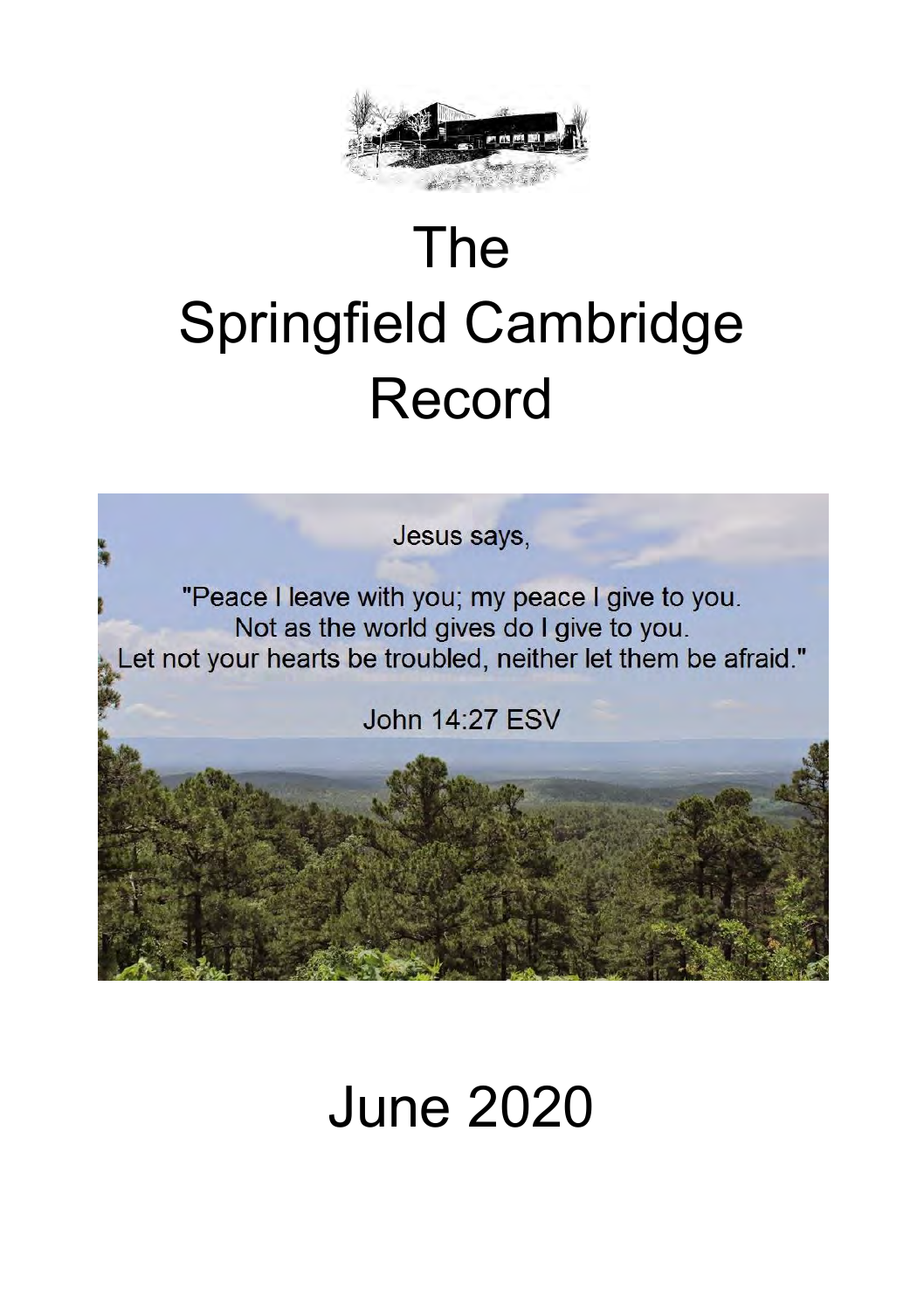#### **Minister**

Rev IAN TAYLOR, BD, ThM 64 Miller Drive, Bishopbriggs, G64 1FB  $\bullet$  0141 772 1540  $\bullet$  Taylor@churchofscotland.org.uk

> **Session Clerk**  JAMES (JIM) SCOTT

### **Clerk to the Congregational Board**  SANDRA McDOUGALL

#### **Church Office**

Mondays 10 am – 12 noon Isobel Lawson, Margery Gough, Moyra Ewing Wednesdays 10 am – 12 noon Janette Gray and Christine Smith  $\bullet$ 0141 772 1596  $\circ$ springfieldcamb@btconnect.com

> **Musical Director**  ALAN A. CRAIG, B.Mus, PGCE

#### **Treasurer**  JIM KERR

 **Gift Aid Convener**  DAVID LOCKHART

 **Non Gift Aid Convener** ELLEN ROBERTSON

 $\Theta$  lockhart1996@aol.co.uk  $\Theta$ ellen.rob49@gmail.com

**"The Record" Editor** JAMES ROBERTSON

**Church Officer** JIM TONNER **<b>8** 0141 772 1596

**Springfield Cambridge Church 49 Springfield Road, BishopbriggsG64 1PN** *springfieldcamb@btconnect.com www.springfieldcambridge.org.uk* **facebook.com/springfieldcambridge**

**Scottish Charity SC005642**

*Version 4 February 2020*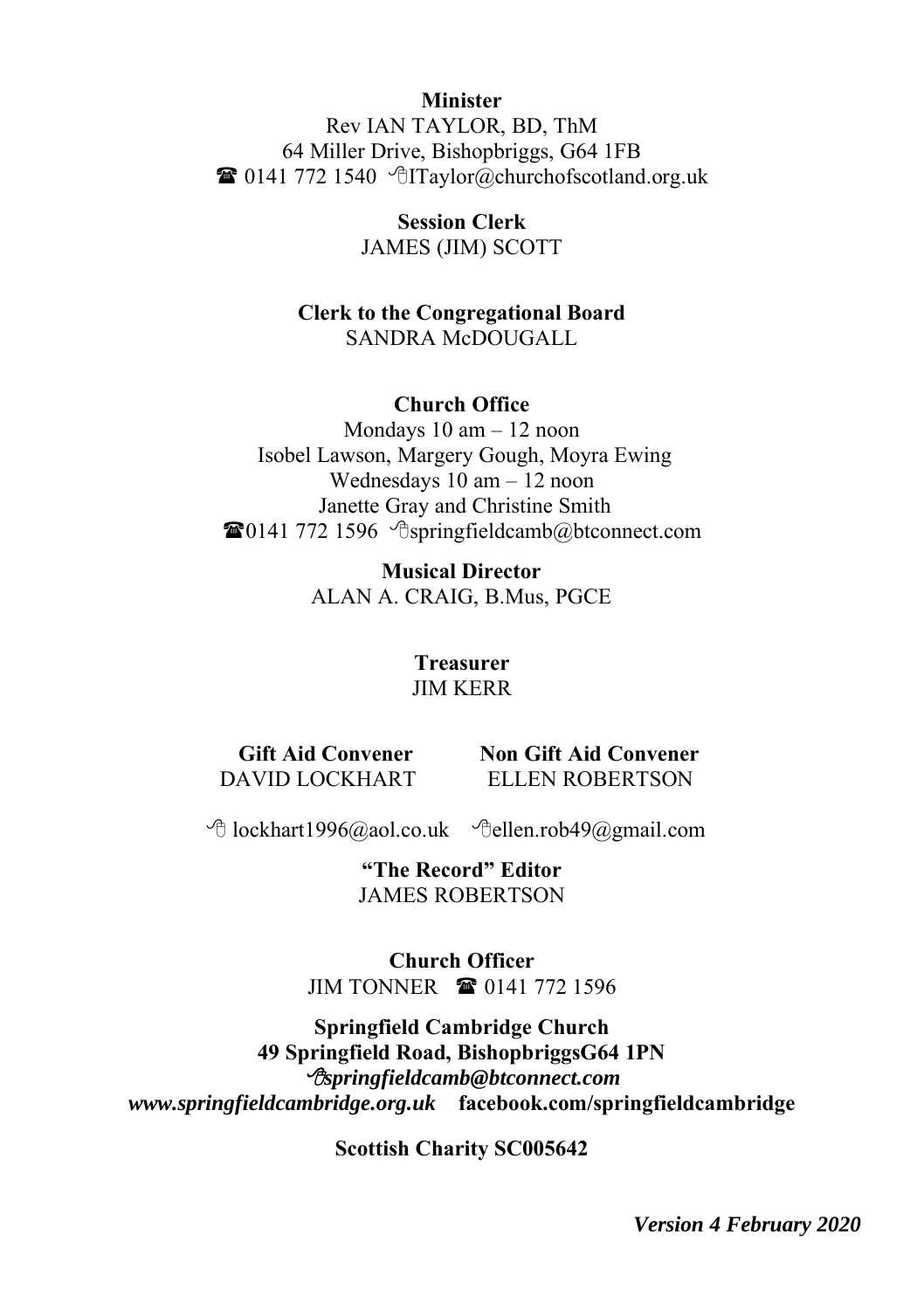# **Letter from our Minister**

Often you will hear people speak of *'natural resources'* to refer to the likes of things such as water, forests, land. But there is another more even more precious natural resource – human relationships. I am certain that love and social connection matter more than anything else in life. The priority of such relationships is not always immediately recognisable.

Often though in a time of crisis – whether at the family, communal, national or world level that crisis strengthens our relational wealth by drawing us closer together.

What makes things so strained just now is that we are actually being asked to distance ourselves from others. Not just physically but in some cases because of quarantine even greater isolation is called for. Such circumstances stress the very social connections we all rely upon. The resulting loneliness, fear and uncertainty cause many folk to look around for signs of hope.

One individual whose life comes to mind as an inspirational hope in a crisis is Martin Rinkart (1586-1649). He was a gifted musician at several prominent churches in Saxony, Germany, before returning to Ministry. He then served for 30 years before his death the people of Eilenburg – years which almost overlapped with the terrible Thirty Years' War.

Because it was a walled city, refugees from the surrounding countryside, besieged by the invasions of the Swedish military, poured into Eilenburg. It did not take long for famine and pestilence to set in. In 1637 alone, 8000 people died of disease – including other ministers,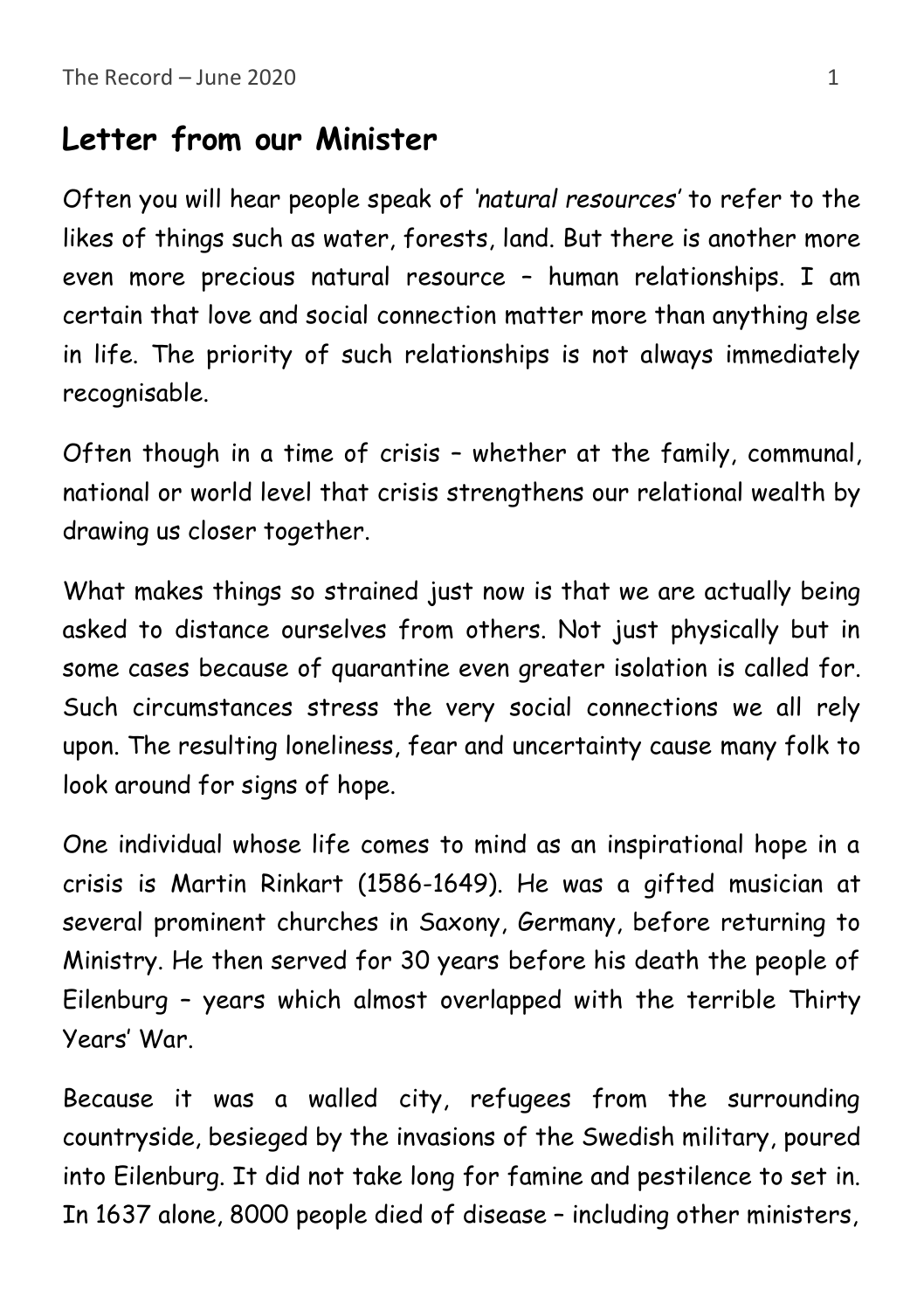most of the town council, and Rinkart's own wife. He was left to minister to the whole city, sometimes preaching at burial services for as many as 200 dead in a single week. Known as a faithful and caring pastor, he gave away everything he owned except for the barest essentials to care for his family.

In the depth of the communal suffering around him, Rinkart wrote a hymn text with familiar words to us:

"Now thank we all our God, With hearts and hands and voices; Who wondrous things He has done, In whom this world rejoices."

In sharing this story, I am not likening our situation to that of Rinkart's time, although there are some parallels. Today around us a raft of people are labouring to keep us safe – from the staff in our NHS (for whom we assemble on a Thursday evening to applaud), to a range of key workers, including shop workers, delivery drivers, refuse collectors, to name but a few, seen and unseen alike. Whether we like it or not, whether we know it or not, we are all in this together.

In another verse, Rinkart speaks of a bounteous God staying near us through our anxiety:

*"Keep us all in grace, And guide us when perplexed, And free us from all harm, In this world and the next."*

It is a hymn worth coming back to at the present time when we are in 'lock down' wondering when we will see our most precious natural resource fully restored. *Rev Ian Taylor*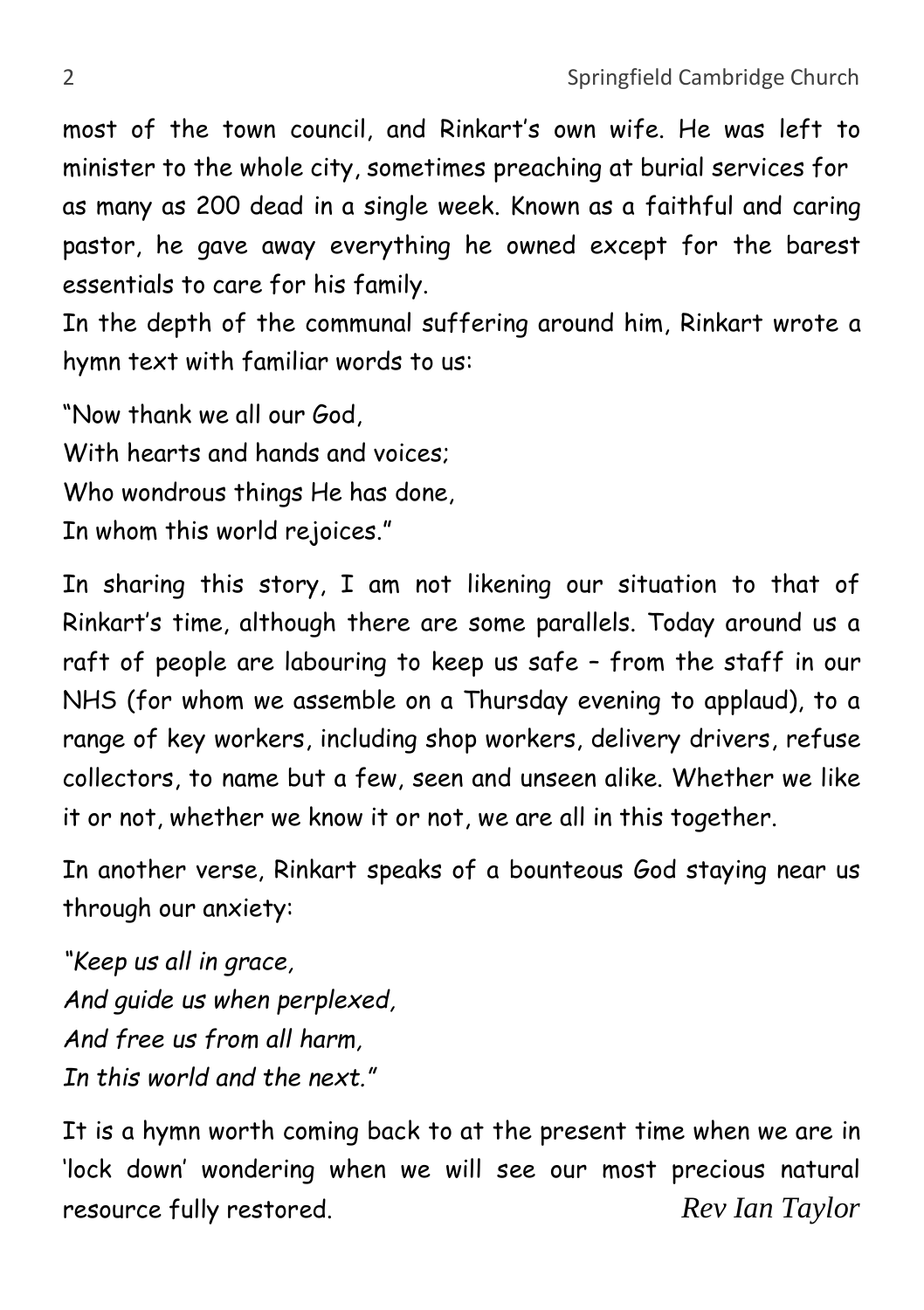The Record – June 2020 3

# *LOOKING BACK*

**Church – but not as we have known it! Normal service will resume.........**



Based on the current recommendations of the Church Offices at 121 George Street, Edinburgh, and the UK and Scottish Governments the Church building remains closed for the present. Two of our staff, Jim Tonner and Fiona Russell continue to be fully paid with support from the Government furlough scheme. Alan Craig continues to provide musical contributions to the weekly Praise Team ZOOM Rehearsals and to our Sunday Services.

**District Elders** are doing their best to check in regularly with members via phone calls, and the Guild are carrying out weekly 'telephone tree calls' to members, as are the Widowers and Coffin Dodgers Group. A number of members are supporting others in our community, and we have connected our volunteers to an initiative via BCT, BCC, EDVA, and OPAL to support our wider community, as described within the leaflet shown on page 5.

If you have a need or are aware of someone who needs some assistance from our Church community, please contact myself( $\mathbf{\mathcal{D}}$  0141 772 1540) or email  $\sqrt{2}$  ITaylor@churchofscotland.org.uk) or the Session Clerk.

Our weekly Worship Services remain online at 11am on a Sunday via our Website (www.springfieldcambridge.org.uk), through our YouTube channel and Face book page.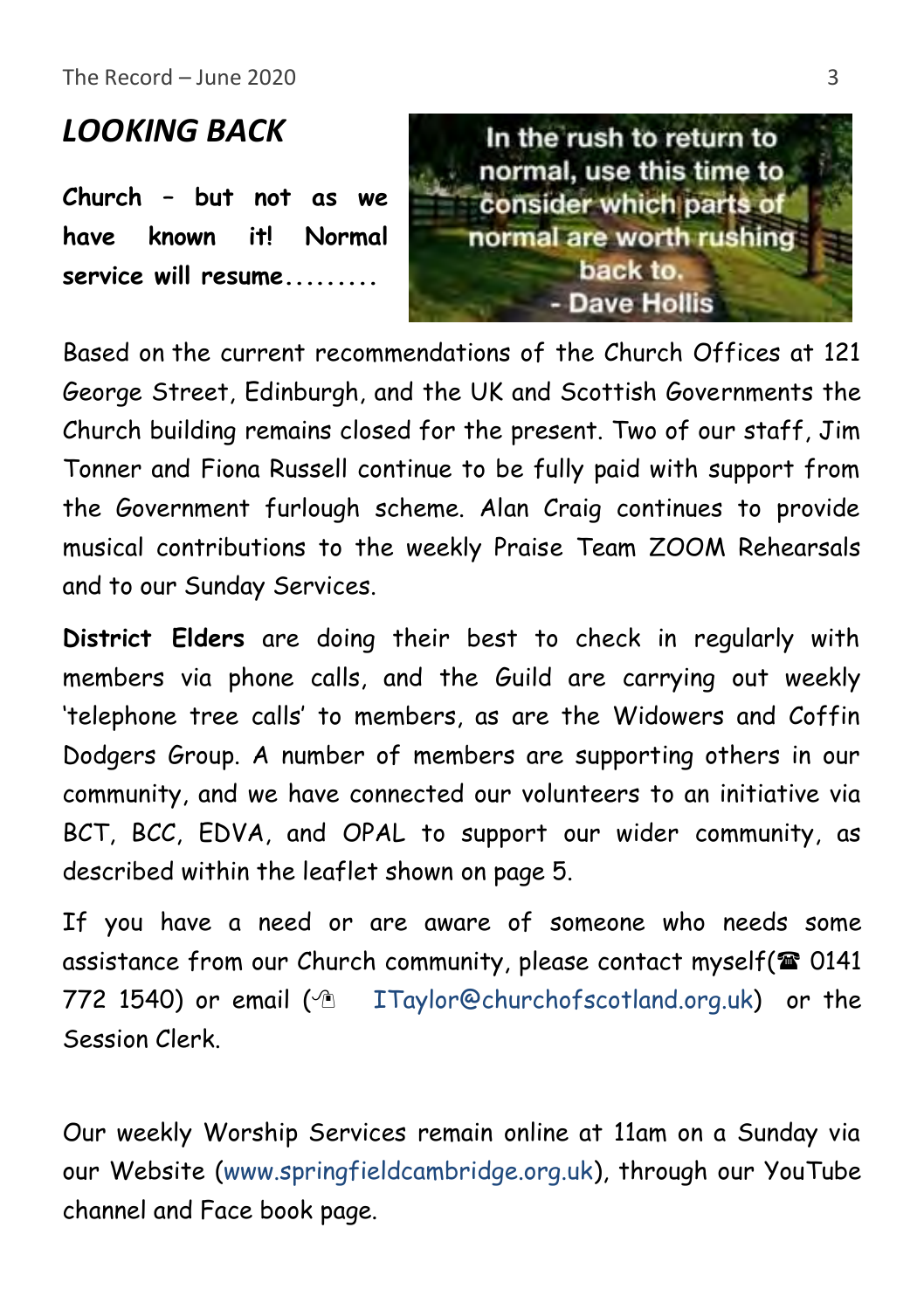Church members are encouraged to continue to support Springfield Cambridge with their giving and offerings by posting cheques to the Treasurer or ideally by standing order. Please contact Jim if you have any queries. There is also an opportunity to make donation



online via our website via PayPal, or by scanning the above code.

**Sunday Online Services.** We are beginning to settle into a routine with these now and feedback has been overwhelmingly positive. Some of our early technical issues have been resolved and the quality is of a high standard, given the limitations we are working within (barking dogs and ringing telephones!) On your behalf I would wish to record my thanks to Alan, for his weekly contributions, our team of Readers, and other musicians and singers who have graced our TV and tablet screens.

In particular though, I would wish to record my grateful thanks to Neil Copeland who has taken us around the countryside on his bicycle, acted as our producer and editor and put the whole package together to allow us to worship online. To that end, if you would like to send in some photos to be included on a Sunday morning, if they are free of copyright restrictions, please send them to:

photos\_springfield@outlook.com

A few people have received DVD copies of the Services because they are unable to access them online, and if you would like to be one of those please phone me at the Manse ( $\mathbf{\mathcal{F}}$  014 1772 1540) or email ( $\mathbf{\hat{\odot}}$ ITaylor@churchofscotland.org.uk) and we will try and distribute one to you. *Rev Ian Taylor*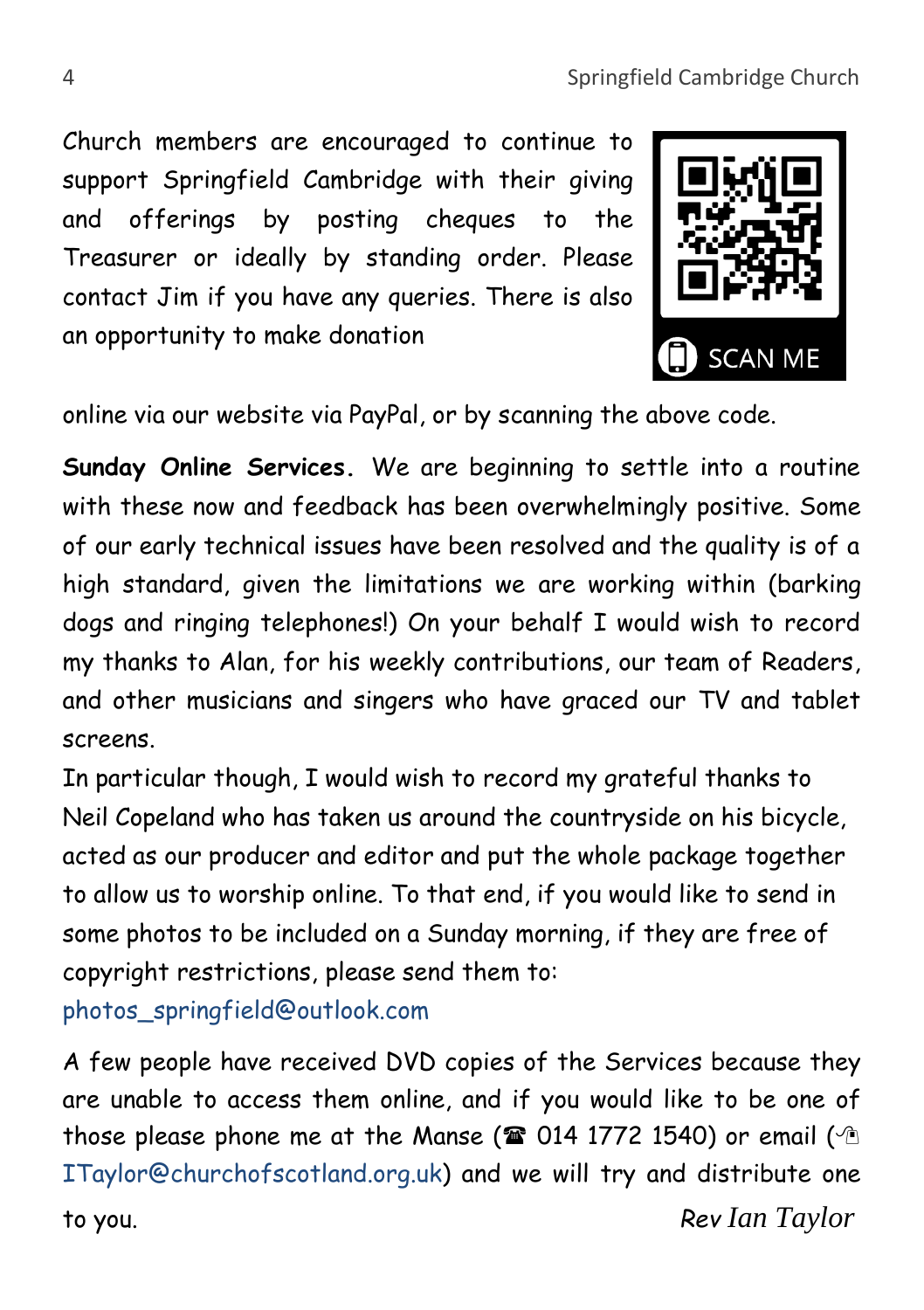# COVID-19. **G64 COMMUNITY RESPONSE**

Are you vulnerable or isolated due to Covid-19? Do you need help with essential shopping, collecting prescriptions, posting letters, or just a friendly chat? Contact the OPAL helpline below for help from your community.

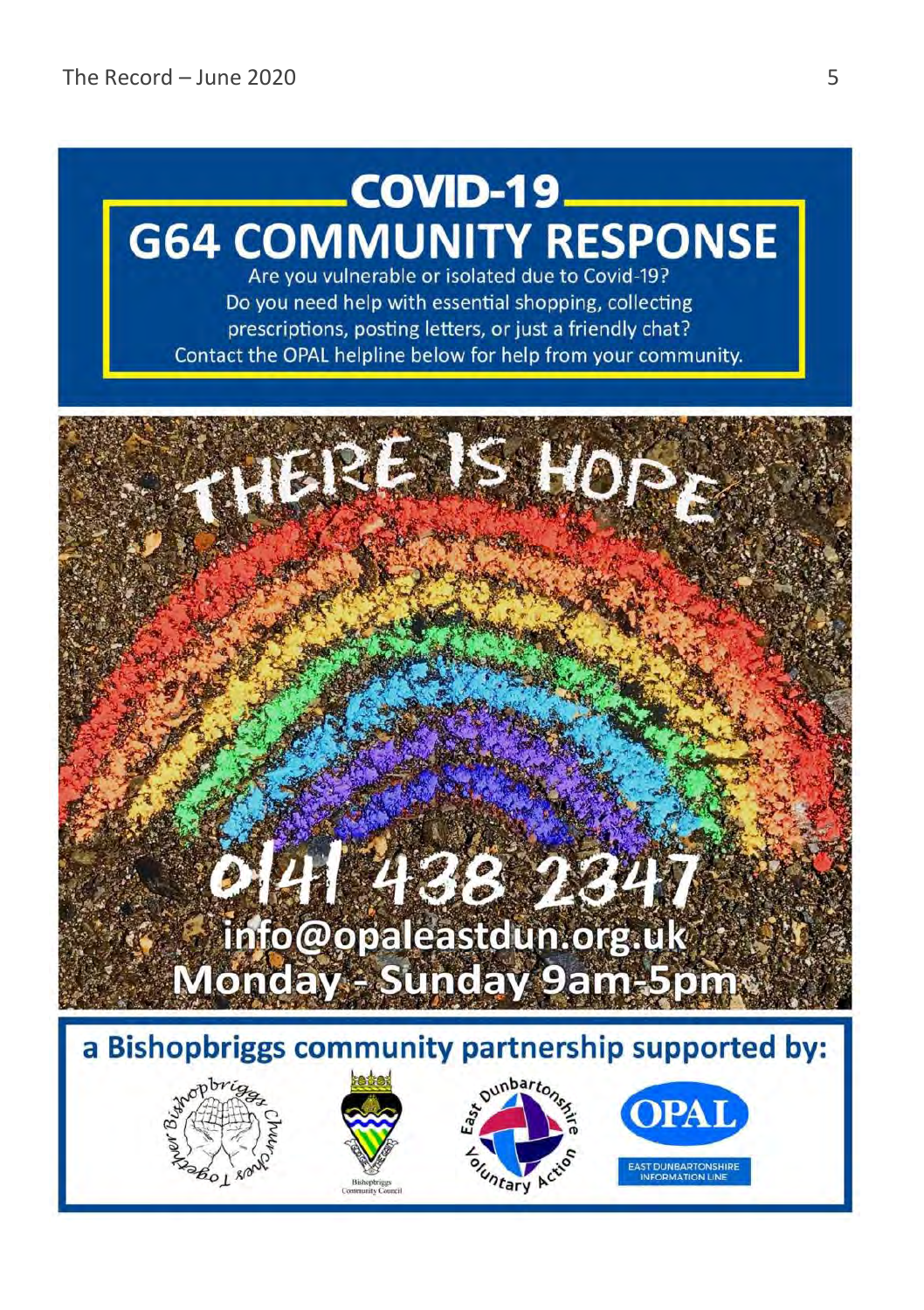### **FUNERALS**

*God of grace and peace, in your Son Jesus Christ, you have given us new birth into a living hope. Strengthen us now to live in the power of the resurrection and keep us united with our loved one from whom in death we are not divided. For you live and reign for ever and ever. Amen.*

| Wednesday 1st April, 2020              | Mrs Lilian H. Young, Grainger Road                       |  |  |
|----------------------------------------|----------------------------------------------------------|--|--|
| Monday 6 <sup>th</sup> April, 2020     | Mr Alexander (Alex) M. Lockhart,<br><b>Thrums Avenue</b> |  |  |
| Monday 6 <sup>th</sup> April, 2020     | Mrs Margaret Hood, Montrose Terrace                      |  |  |
| Wednesday 8 <sup>th</sup> April, 2020  | Mr John Calder, Lilyburn Care Home                       |  |  |
| Tuesday 14th April, 2020               | Mrs Elizabeth (Betty) B. James,<br>Rannoch Avenue        |  |  |
| Friday 17 <sup>th</sup> April, 2020    | Mr Iain J. Bone, Ben Vorlich Drive                       |  |  |
| Wednesday 29 <sup>th</sup> April, 2020 | Mr Norman Duncan, Burlington Court                       |  |  |
| Monday 4 <sup>th</sup> May, 2020       | Mr Duncan Macmillan, Sella Road                          |  |  |
| Tuesday 5 <sup>th</sup> . May, 2020    | Mr John Edmiston, Mailing Avenue                         |  |  |
| Tuesday 5 <sup>th</sup> . May, 2020    | Mrs. Catherine H. Heathwood,<br>Springfield Square       |  |  |
| Thursday 7 <sup>th</sup> May, 2020     | Mr David Haining, Mugdock Care Home                      |  |  |
| Wednesday 13th May, 2020               | Mr John M. Cooper, Northgate House                       |  |  |
| Wednesday 13th May, 2020               | Mrs Jean C. Kerr, Golfhill Care Home                     |  |  |
| Thursday 14 <sup>th</sup> May, 2020    | Mr Peter B. Gibson, Rannoch Gardens                      |  |  |
| Tuesday 19 <sup>th</sup> May, 2020     | Mr Alexander (Lex) S. Murray,<br>Northgate House         |  |  |
| Wednesday 20th May, 2020               | Mrs Annie (Anne) S.B. G. Livesey,<br>Ashgill Care Home   |  |  |
| Thursday 21 <sup>st</sup> May, 2020    | Mr Thomas G. Soutar, Sutcliffe Road                      |  |  |
| Friday 22 <sup>nd</sup> May, 2020      | Mr Peter S. Millar, Crinan Gardens                       |  |  |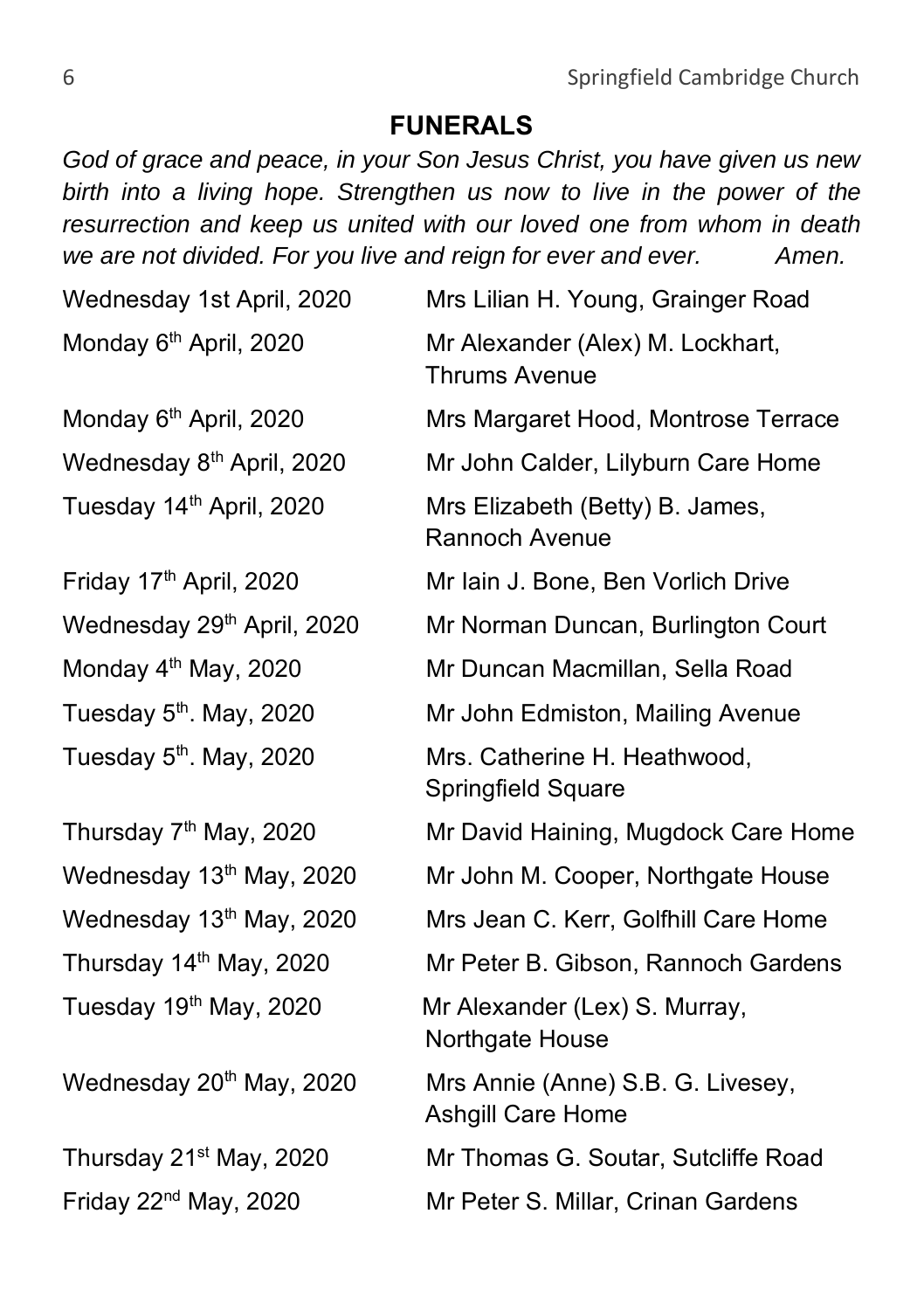# *LOOKING FORWARD*



*What is there that allows us to "Look Forward" in hope? What positives does the "Future Ahead" hold? For this magazine Editor it is the anticipation that the next issue of the magazine in August will be a Celebratory issue as we rejoice being back worshipping at church of a Sunday morning (in one format or another)*

# **Finance Report**

Thank you to everyone since the middle of March for your offerings. A number of people have posted cheques to me and/or set up standing orders for their offerings. To these people I am most grateful along with all the regular givers who give by standing order on a monthly basis. The Income and Expenditure figures are included on page 8 and these show we are struggling although we do have Reserves that will see us through in the short term. Our outgoings remain fairly consistent whereas our Income has dropped substantially particularly in the Freewill Offering and Open Plate areas. We have also suffered with our buildings being in lockdown and this has resulted in a loss of income of £2,000 per month from the Outside Agencies who use our halls.

As you know we also recently set up another way of giving to the church via PayPal. This has started very successfully as you can see from the figures attached. The link to this option can be found on the Church website and will also be posted periodically on the Church Facebook page. Thanks to everyone who has so far used this option.

We continue to look at ways that we can save money and we have recently secured a deal with British Telecom that will result in substantial savings for the church phone and internet lines.

Please do not hesitate to get in touch with me f I can assist anyone at this time.

Stay Safe and Take Care. Regards *Jim Kerr*, Church Treasurer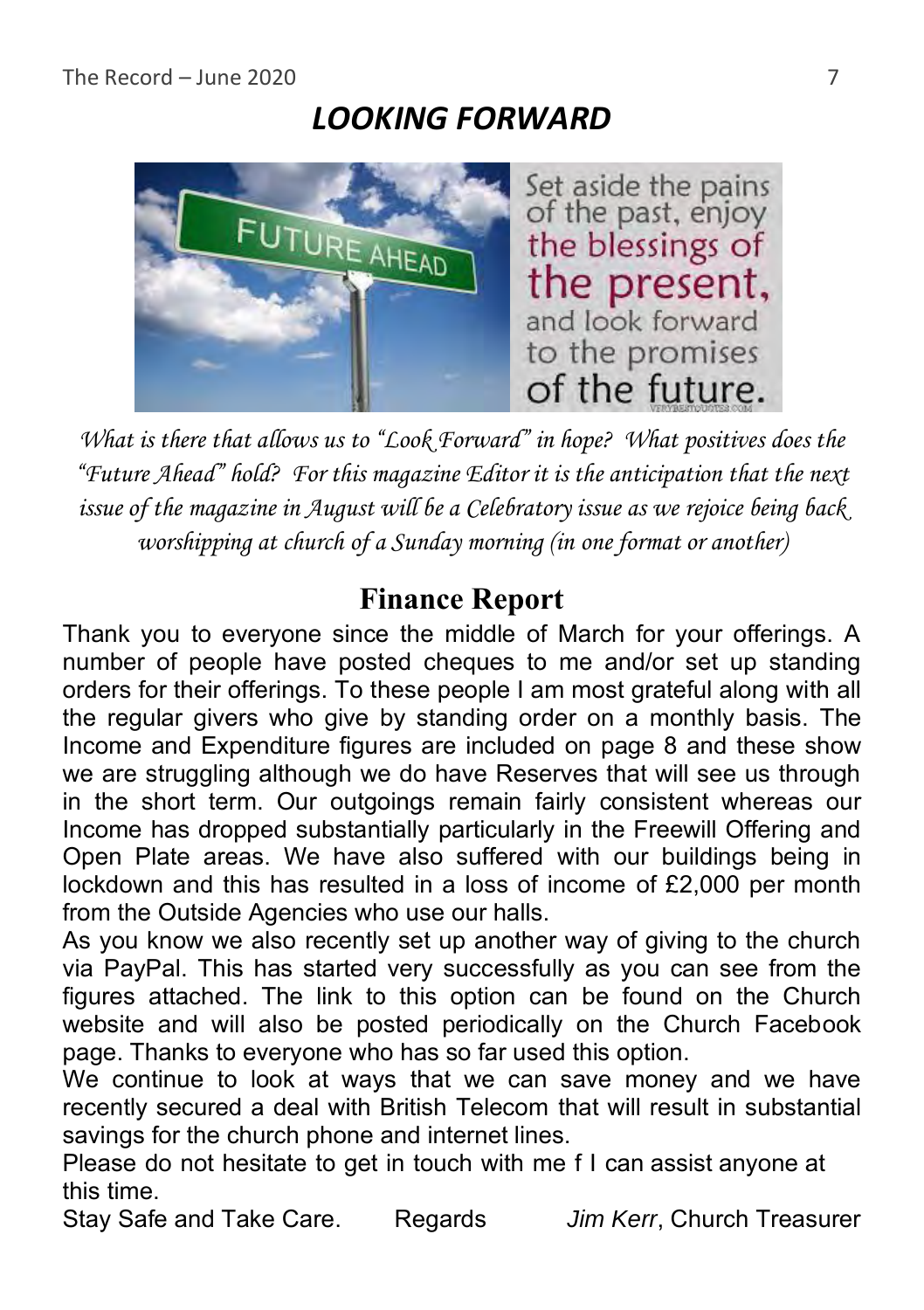## **Income and Expenditure – as at 24th May 2020 (£)**

|                                         | <b>JAN</b> | <b>FEB</b> | <b>MAR</b> | <b>APR</b> | <b>MAY (UNTIL</b><br>24/5/20) |
|-----------------------------------------|------------|------------|------------|------------|-------------------------------|
| <b>GENERAL INCOME</b><br><b>FWO</b>     | 831        | 1,244      | 621        | 195        | 467                           |
| OPEN PLATE                              | 542        | 713        | 279        | <b>NIL</b> | <b>NIL</b>                    |
| <b>GIFT AID</b>                         | 5,452      | 6,429      | 5,534      | 5,246      | 6,275                         |
| PAYPAL                                  | <b>NIL</b> | <b>NIL</b> | <b>NIL</b> | 15         | 395                           |
| OTHER GENERAL<br><b>INCOME</b>          | 1,686      | 2,437      | 1,948      | <b>NIL</b> | 457                           |
| Furlough                                | <b>NIL</b> | <b>NIL</b> | <b>NIL</b> | 1,686      | <b>AWAITED</b>                |
| <b>TOTAL</b>                            | 8,511      | 10,823     | 8,382      | 7,142      | 7,594                         |
| <b>GENERAL</b><br><b>EXPENDITURE</b>    |            |            |            |            |                               |
| <b>MISSION AND</b><br><b>MINISTRIES</b> | <b>NIL</b> | 8,485      | 8,485      | 8,485      | 8,485                         |
| <b>PRESBYTERY</b><br><b>DUES</b>        | <b>NIL</b> | <b>NIL</b> | 1,527      | <b>NIL</b> | <b>NIL</b>                    |
| <b>STAFF SALARIES</b>                   | 2,430      | 1,998      | 2,153      | 1,997      | 1,997                         |
| <b>CHURCH</b><br><b>INSURANCE</b>       | <b>NIL</b> | <b>NIL</b> | <b>NIL</b> | <b>NIL</b> | 3,257                         |
| <b>OTHER</b><br><b>EXPENDITURE</b>      | 1,377      | 1,871      | 4,255      | 701        | 4,108                         |
| <b>TOTAL</b>                            | 3,807      | 12,354     | 16,420     | 11,183     | 17,847                        |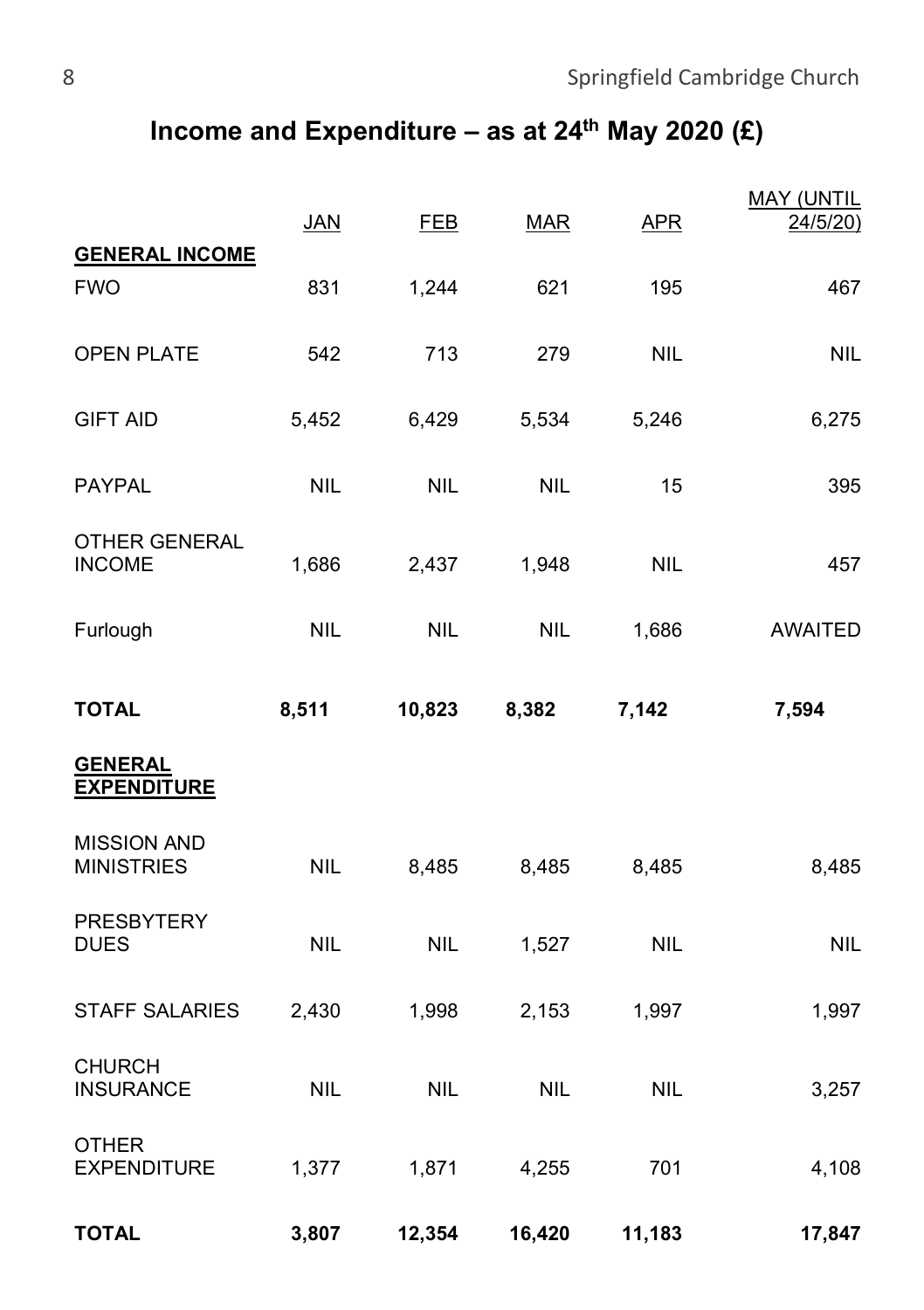## **A Tale of Butterflies and Doves**

You can take the girl out of the pulpit but you can't take the pulpit out of the girl! When I realised I wouldn't be preaching on Easter Sunday this year, I felt I had to do something, so I decided to tell the story of Holy Week pictorially in the window of my porch; which is passed daily by many dog walkers. On Easter Sunday I festooned the windows with butterflies, an ancient Christian symbol of resurrection, new life and hope. At the gate I put a tin of wrapped chocolate eggs inviting passers-by to take one and remember the real Easter story. At the end of the day over 50 eggs were taken!

The plan was to take the display down after Easter, but a wee girl passes on her daily walk insisting she passes the butterfly house and a young lad with additional support needs stops to look at them too. But they will fly away on Pentecost Sunday to be replaced by doves and tongues of fire. I cannot help feeling that this year we have experienced what the first followers felt. After the glory of the resurrection they hid in their homes in fear of their lives but at Pentecost the Spirit came and released them from their fears. We'll begin to be eased out of lockdown just before Pentecost and once again the Spirit will move. *Lynne Robertson* Reader

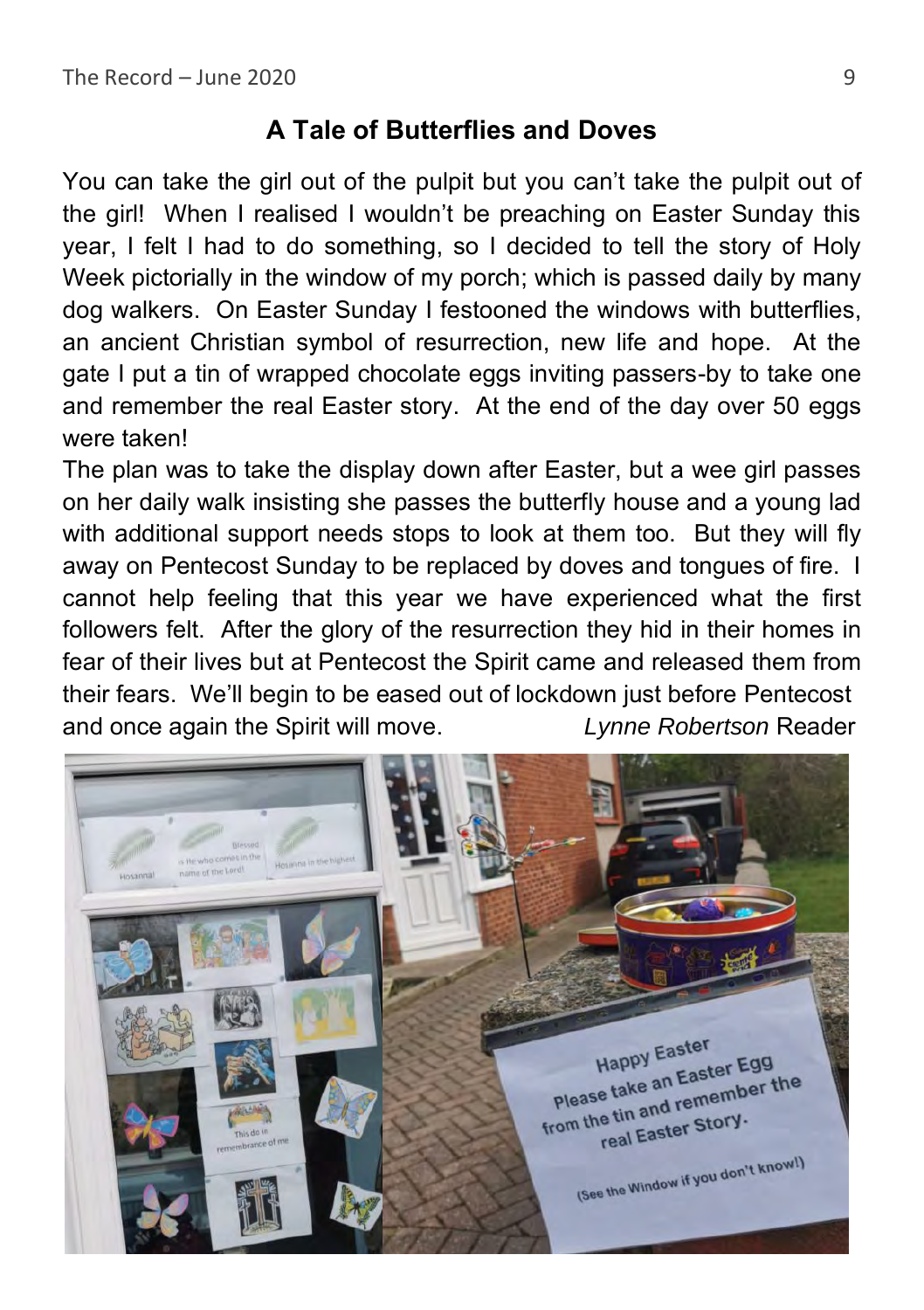# *Greetings from the Guild*

Our last meeting at the beginning of March was our Hostess Tea with entertainment from the excellent Arietta Choir and that is a good memory for all of us to have although it may seem such a long time ago. However from our wee group of telephone volunteers we have been keeping in touch and it has been so good to hear of the support many of us have had from our family, friends and neighbours. There have been many lovely stories shared by proud grandmothers and of previous working lives as well as how we are managing with shopping, social distancing and use of technology as well as our appreciation of how the trees, flowers and birdsong have seemed extra special this year.

Sadly, there have been bereavements too and our deepest sympathies are extended to those who have lost a loved one especially when we are unable to follow the usual customs and traditions associated with loss and with funerals.

Although Guild activities have temporarily ceased and we have missed the Big Sing and there will be no Annual Gathering this September there is now a weekly e-letter from Guild Office to keep us up to date with news and help us to continue to share in the fellowship of the Guild. If you haven't subscribed to this please do or I could forward this to you if you wish. Locally, the committee have prepared a provisional syllabus for our next session starting with a get together celebration on  $7<sup>th</sup>$  September. We hope that we will be able to meet then and share our stories of the "lockdown". We have also been asked to host the Autumn Guilds Together meeting in October when we will meet up with other members from neighbouring Guilds. In the meantime the telephone volunteers will continue to keep in touch and I am sure you would wish me to extend our thanks to them for this valuable contribution. Our thanks also go to Ian and all the folks involved in keeping us in touch with our Church.

To all our members and all the congregation please stay safe, stay well and cheery and let us all pray that soon we will be able to return to a more normal life. *Ellen Robertson,* Convenor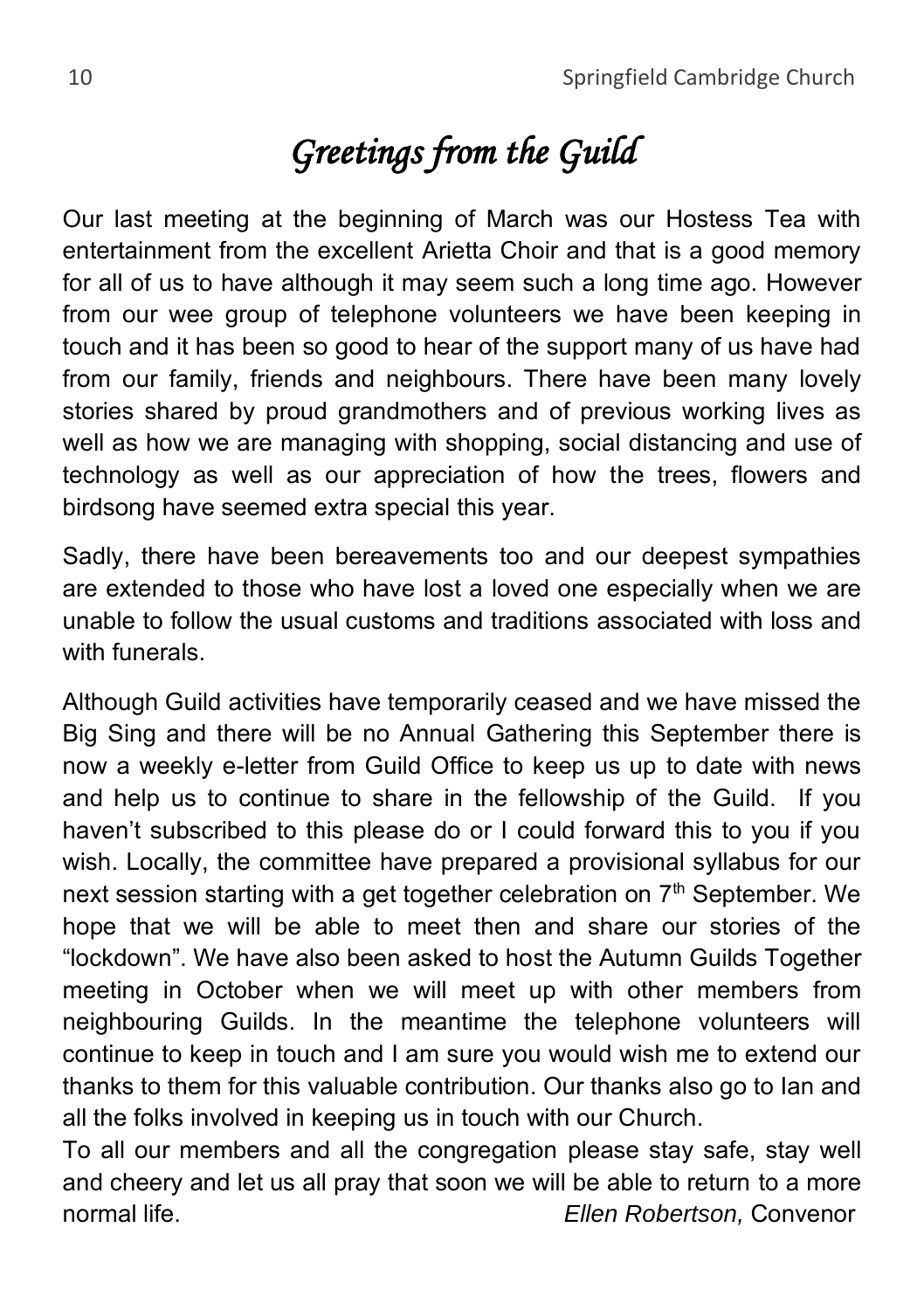## **268 Glasgow Boys' Brigade**

As with everything, we have had an unexpected end to the year but we have quickly adapted to the 'new normal' for the BB. All sections have been working through the BBatHome resources that BB nationally have been producing on a weekly basis. It has been great to see our Boys getting involved in these activities in our Facebook group.

Pre-lockdown, the company was running our usual weekly activities and special events at Christmas and Halloween. Anchor Boys have had a visit from Cool Creatures, had a Secret Agent night and a beach party. Junior Section took part in the battalion 'Kip on a Ship' and hosted the district games night in February. Company Section have had their Christmas night out at Laserquest and a visit from the MSYP BB representative to seek their views on various issues.

P3 and P6 Boys have had their visit to the Junior and Company Section respectively. It is looking increasingly likely we won't be able to meet them as usual after the summer but watch this space for plans on how the company will be running in the new term.

Many of our usual events have been postponed since March and these will be rescheduled at some point soon.

Finally, two Boys Greg Lockhart and Callum Ross have earned their President's Badge this session and will be presented with this at the earliest opportunity and start to work towards their Queen's Badge after that.

We wish everyone in the church the best and thank Ian, the Session, Board and congregation for all their support this session.

*John Armour,* Captain



*On behalf of my son Derek, my daughter-in-law Pamela and myself I would like to thank everyone in the congregation for all the lovely condolence cards, letters and flowers which were sent at the time of our sad bereavement. We would like a special thank you to Rev Ian Taylor for all the time he spent guiding us through all the restrictions due to the current situation and for giving an uplifting service. Nan Edmiston*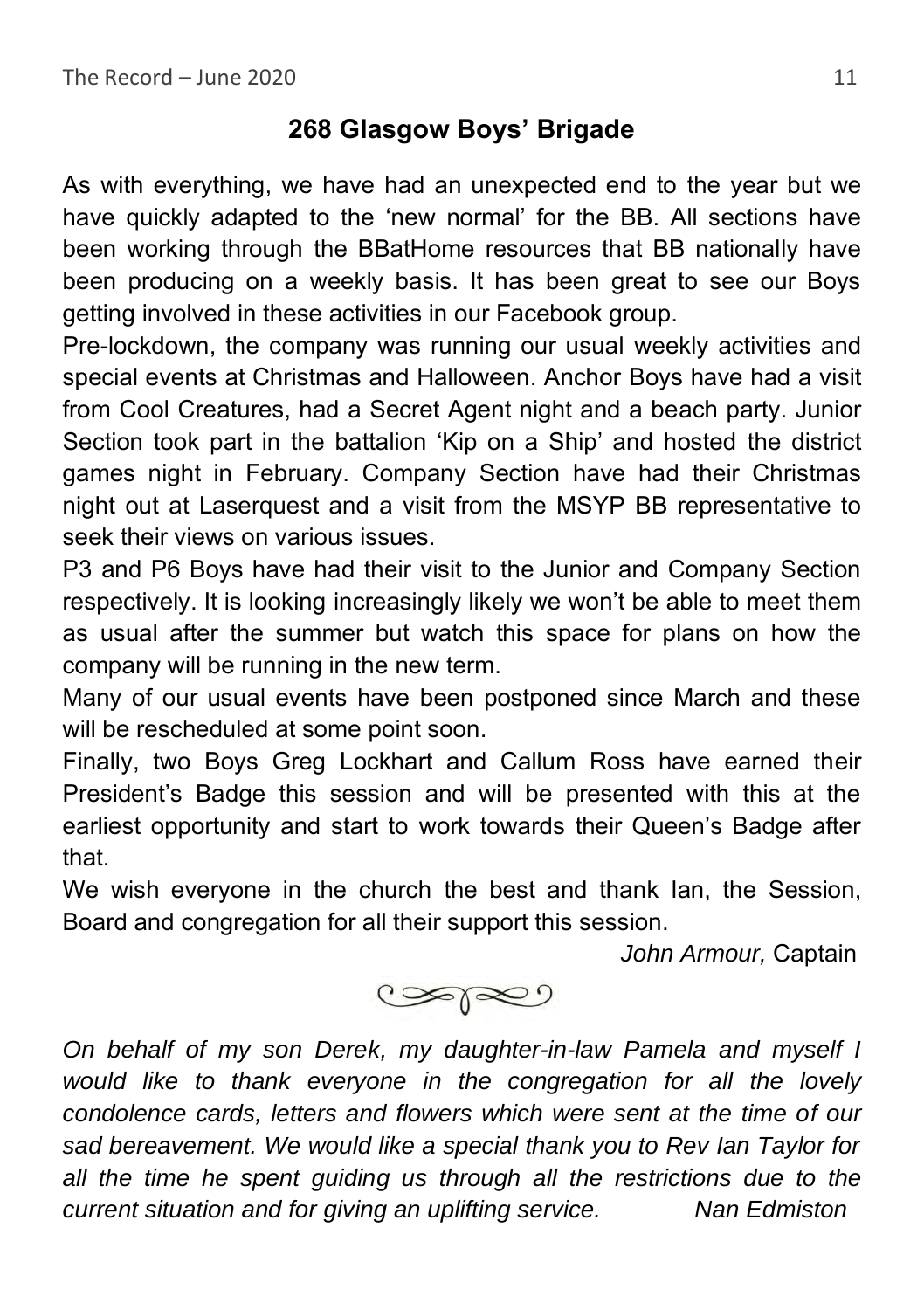# *Zoom Part 1* **– The Praise Team**

They say that every day's a school day. Never was this truer than during the first week of social distancing. Almost immediately after most workplaces closed their doors half of the world's employees were propelled into a steep learning curve as we endeavoured to find entirely new methods to undertake our daily work.

It is often the case that certain innovations triumph in times of crisis. In the First World War they had the tank, in the Second the atomic bomb and in Coronavirus Pandemic we have Zoom. If you are like me, you had probably never even heard of this video conferencing software before March 2020. Nonetheless I suspect that Zoom must surely be one of the few companies experiencing a booming stock price. More importantly it has become a lifeline for communication in organisations that are unable to meet as they usually have.

Springfield Cambridge Praise Team rehearses on Thursday evenings. Since April we have continued these rehearsals via Zoom. I "host" the meeting and invite the other members by email. I'm glad to report that most members have been attending regularly although very sadly some do not have sufficient hardware or technical confidence to participate. However, some of these have managed to contribute "second hand" via speakerphone at other members' houses.

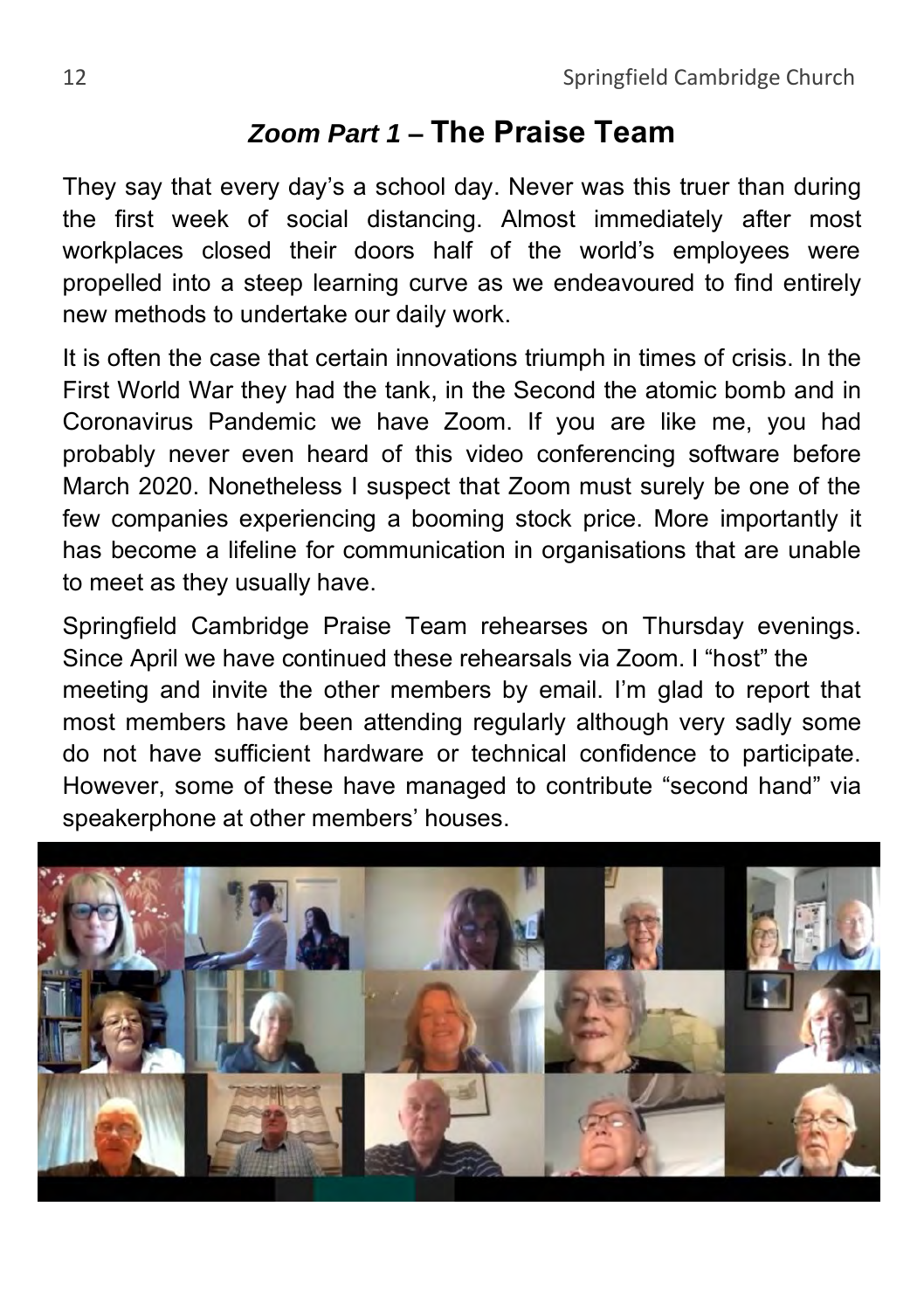We meet for around 45 minutes and sing the hymn for the online Sunday service and other related items. The inherent latency (time lag) in the internet makes it impossible as yet to actually sing and hear one another simultaneously. We attempted it once and the result was cacophonous. So instead the members mute their own microphones and sing or play along with me on screen. It is far from musically ideal but it brings us all great joy to meet and share together. For added interest some of the members have entertained with songs and recitals.

Despite the artificial nature of computer chat we have all been deeply encouraged and sometimes moved by the opportunity that Zoom has afforded us to continue our musical fellowship. I hope that when we can meet and once more enjoy the joy of physical musical collaboration, I will take it far less for granted. For now though the Zoom experience is reminding me weekly that the church truly is the people.

*Alan A Craig,* Musical Director

## *Zoom Part 2* **– 65th Girls' Brigade**

We hope this finds you all safe and well. Prior to the lockdown the girls had all completed their badge work and were working towards their display when the decision was made by Girls Brigade Scotland to close companies in early March. Keeping the girls safe and well was our main priority but keeping contact with the girls was important. So, with the help of Facebook we set some company challenges including a stay home stay safe poster competition and an Easter bonnet parade. We have since progressed to a ZOOM meeting on a Tuesday night with girls logging in to chat with each other and leaders and join in some fun activities including a scavenger hunt, play your cards right, guessing games, a quiz run by one of our older girls Kelsey an lots more. Our newest challenge is to record the girls singing to enter the divisional virtual display which Beth, our new young leader is coaching us on. Perhaps we could let you all hear it at some point. Unfortunately, our Explorers trip and Junior and Brigader camp have also been cancelled but we hope to do some fun, at home activities relating to this in the coming weeks.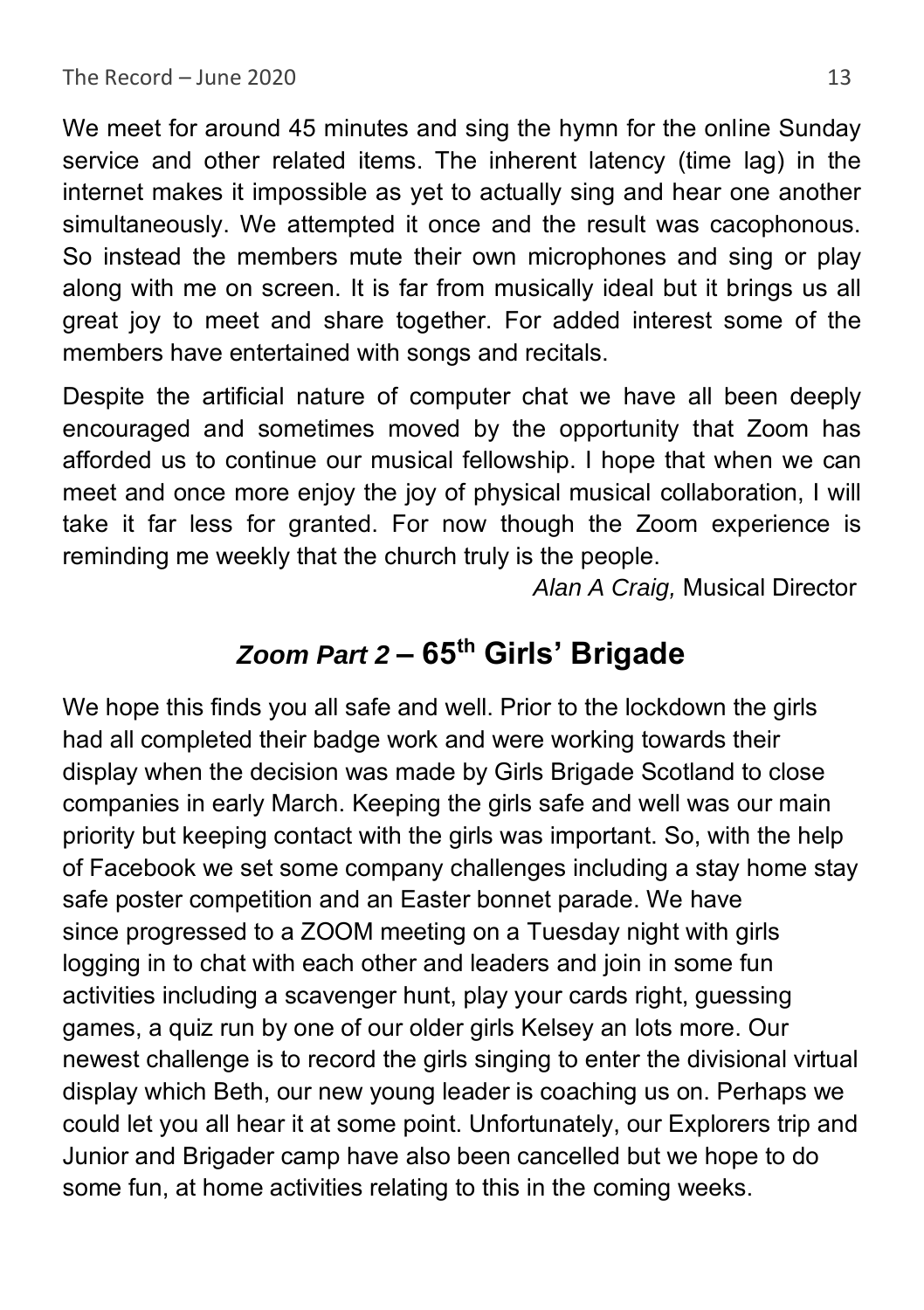

We know the girls were disappointed that our session ended so abruptly; however, given the extremely difficult circumstances we have all found ourselves in, the leaders are very proud of the way the girls have managed and continue to involve themselves as members of the 65th Girls' Brigade company.

We will be back for our new session as soon as we return to some sort of normality but, in the meantime, we are sending all the congregation our best wishes. Stay Safe. *Katie Byrne,* Captain

# *Flower Calendar*

### **JULY**

### **Distributors:** Mrs H Wilson and Mrs C Smith **Donors:**

Mrs M Jeffrey (1<sup>st</sup>), Mrs Mgt Millar (2<sup>nd</sup>), Mrs I Hall (4<sup>th</sup>), Mrs A Surgenor, Mrs M Fairlie, Mrs F Smillie, Mrs C Boyce & Mrs M McCaffrey

### **AUGUST**

### **Distributors:**

Mrs M Gough (Fridays) Miss S Bryce (Sundays)

### **Donors:**

Mrs Shade(5<sup>th</sup>), Mrs M Brown (12<sup>th</sup>), Mrs H Duncan, Mrs H Wilson, Mrs M Ewing (21<sup>st</sup>), Mrs A Kilpatrick (26<sup>th</sup>), Mrs I Smith

### **SEPTEMBER**

**Distributors:** Mrs N Cameron and Mrs N Edmiston

### **Donors:**

Mrs M Johnstone, Mrs C Heathwood, Mrs A Henderson (19<sup>th</sup>), Mrs J Sutherland - Keir Hardie Ct (20<sup>th</sup>)